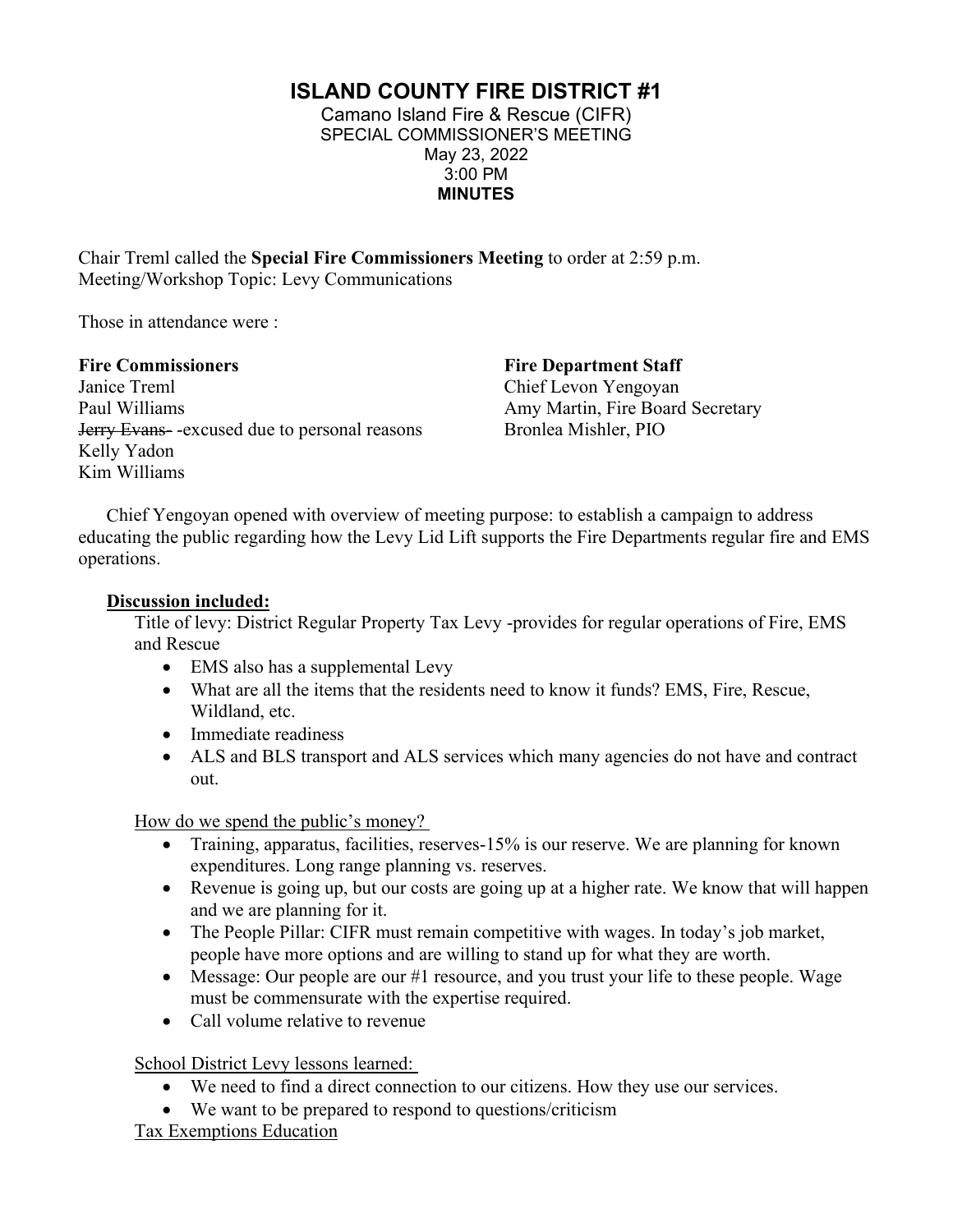Camano Island Fire & Rescue Board of Fire Commissioners Special Meeting Minutes May 23rd, 2022

- Senior with low fixed income can get an exemption for tax levy. Can provide link for the County and phone number.
- Community Center might be a useful resource to remind folks they can get a tax exemption if needed.

- Regular vs. Ens Zery<br>- Regular Loury 13 Fire, EMS, & Rescue<br>- Regular Loury 13 Fire, EMS, & Rescue<br>- We are ready to hespond<br>25 Ue lay for readmess Hav do we going? - P In Call Volume Calls Fire, Reserves People > > Long Rangellanning Vs. Reserves

## Communication Plan:

- Crab Cracker is allowing us 400-word piece per month.
	- o PIO Plan is for intro then regular column
	- o Launch with education on what we do and how we do it, then levy discussion
- How to communicate the math?
	- o Last Levy Lid Lift was 2017
	- o Wording of Levy: 100 percent of current levy Plus 5%. So, you replace the Levy you have plus 5%
	- o When you vote for a Levy, you vote for the Levy amount not the rate. It establishes the baseline
	- o It's a multi-year lid lift. 5% a year for the next 6 years.
	- o MRSC Example
	- o Average sale price of home on Camano Island is 700K-800K. Need to look at assessed values.

2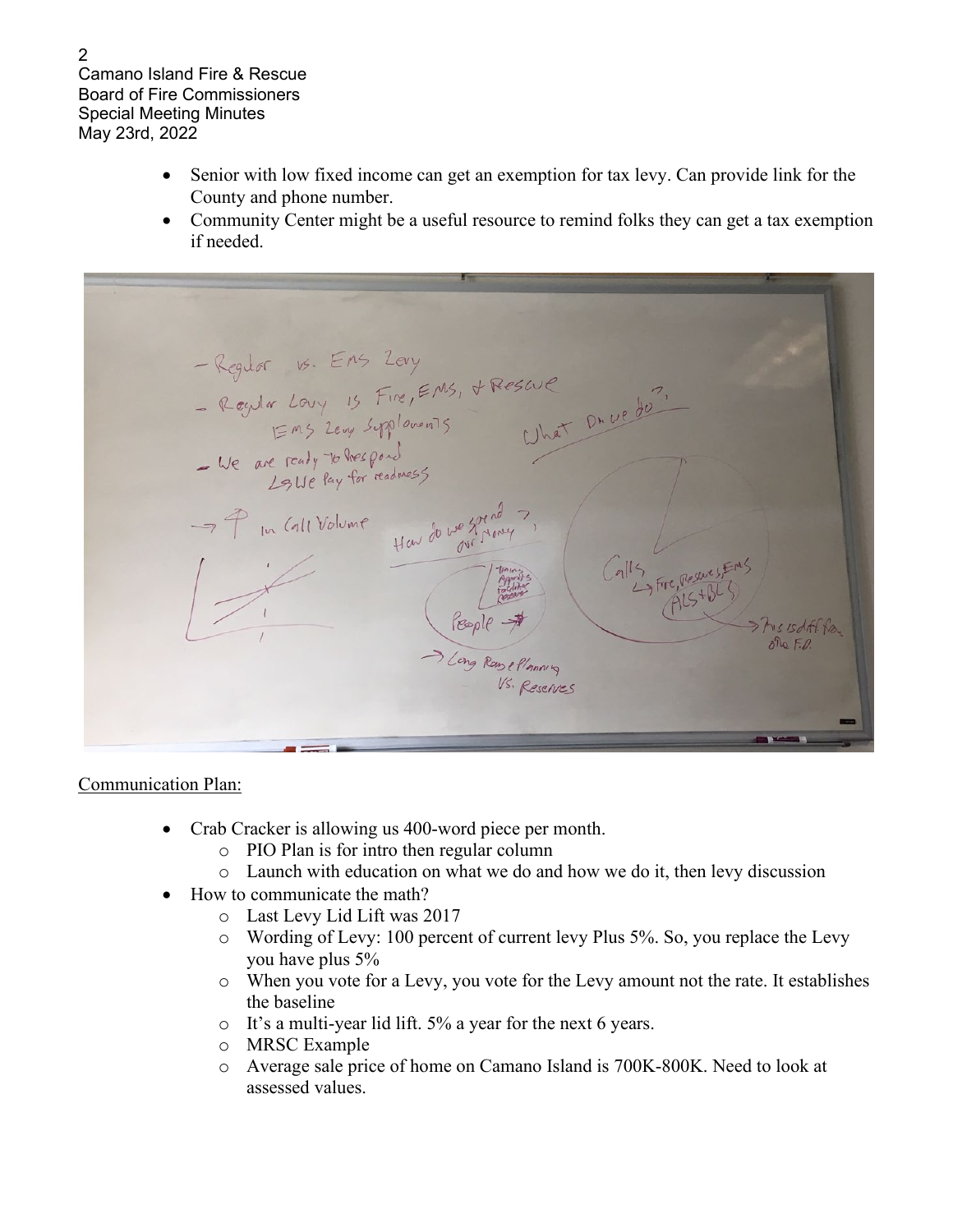Camano Island Fire & Rescue Board of Fire Commissioners Special Meeting Minutes May 23rd, 2022

- Who are the voters in the middle?
	- o Citizens understandably concerned about rising costs of gas and groceries and taxes and baby formula
	- o Seniors who are on a fixed income.
	- o People worried they can't afford to stay in their homes with rising tax rates.

## **Education Points:**

- Transport Revenue-Transport rates are lower than anybody in the region.
- Readiness—data that shows increases and we have to be prepared for that volume leap again.
- Demographics on the island and who would be likely to need us. Focus on full time residents.
- Here are your taxes and breakdown and percent that goes to various entities.
	- o Fire Department is listed multiple times—may need to do a breakdown of tax bill.
	- o Fire, EMS, and Bond: we may need to call the assessors office and see what the breakdown is.
	- Breakdown of costs
		- o Gas to fill up an ambulance or fire truck
		- o All the costs of the items in the ambulance
		- o Cost of outfitting a firefighter
		- o Cost of the apparatus now and down the road
		- o Speaks to call volumes increasing—have to buy apparatus more often, fill up more often, etc.
		- o Doing the best we can with the public's money
	- Fiscally Responsible Planning/Practices
		- o Replacing the chassis of the ambulance rather than the whole thing.
		- o Maintaining the lid on administrative costs.
		- o Shop maintains our own vehicles and we generate some of our own revenue in house.
		- o Showing that we are engaging in money-saving techniques.
	- Community Outreach
		- o When crisis hits, we are here to take care of you--vaccines
		- o There's regular demand and demand increase
		- o We are here to support
	- PIO Plan:
		- o will have both a proactive and reactive approach to education.
		- o Targeted Messaging in short time frame—Mabana flames meeting in June; strategic planning meeting, crab cracker, social media,
		- o August 2nd-Election—two months away—there's not a lot of time to educate people. Ballots get mailed out July  $15<sup>th</sup>$ .
		- o Know Us and Support Us. /Neighbors helping Neighbors
		- o Timeline: Announcement beginning of June, then all the meetings and education. Ballots arrive mid-July and vote early August.
		- o Flyer: design printing and mailing. 4K-5K.
		- o PIO will create a calendar for how things are flowed out.
		- o Speaking points for commissioners so they can go out to local meetings

3